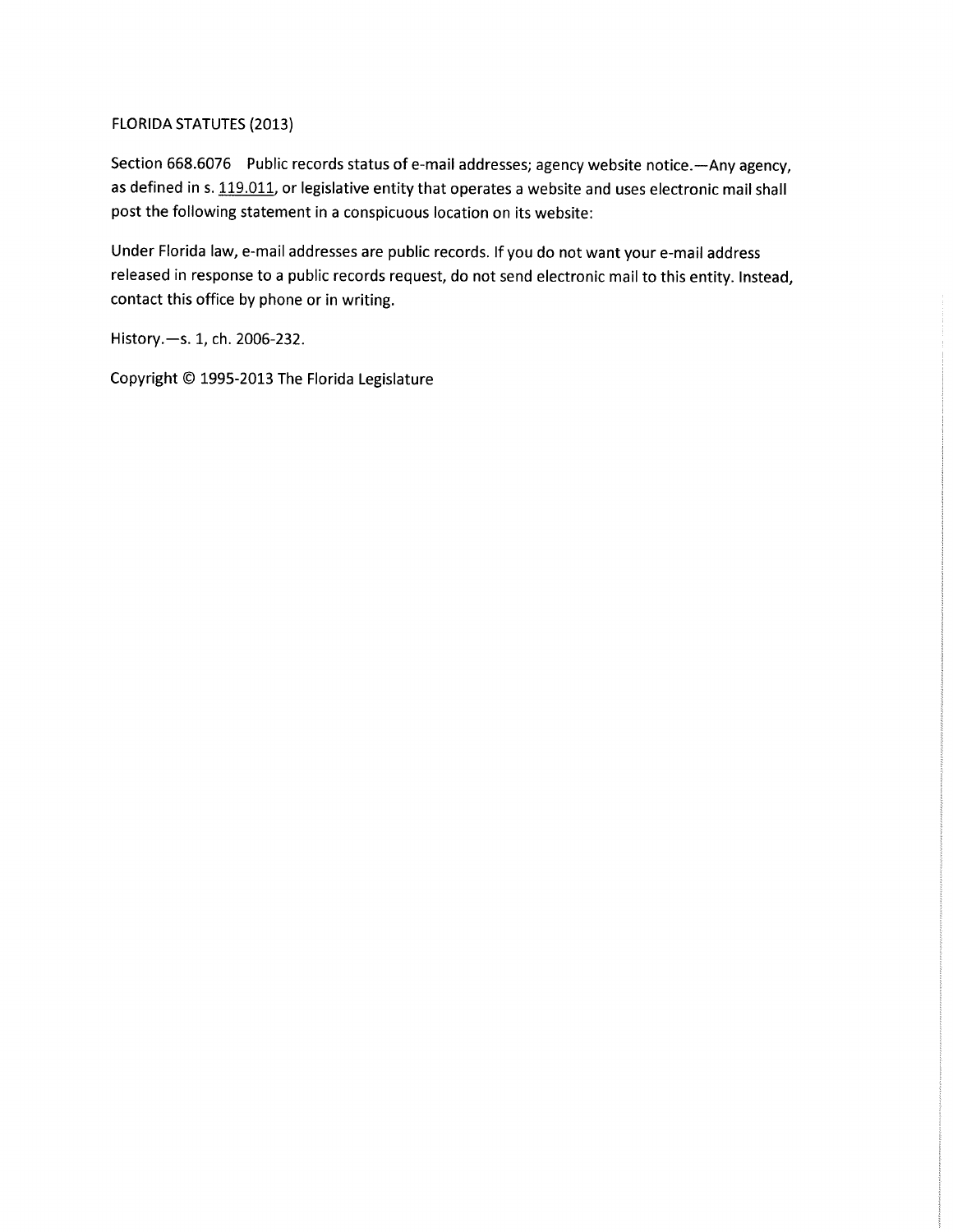2010), review denied, 47 So. 3d 1288 (Fla. 2010) (canvassing board minutes constitute "final work product of the [b]oard, not a preliminary draft or note"); City of Pinellas Park, Floyida v. Times Publishing Company, No. 00-008234CI-19 (Fla. 6th Cir. Ct. January 3, 2001) (rejecting city's argument that employee responses to survey are "notes" which are not subject to disclosure because "as to each of the employees, their responses were prepared in connection with their official agency business and they were 'intended to perpetuate, communicate, or formalize knowledge' that they had about their department"); and Florja Sugar Cane League, Inc. v. Florida Department of Environmental Regulation, No. 91-4218 (Fla. 2d Cir. Ct. June 5, 1992) (handwritten notes of agency staff "utilized to communicate and formulate knowledge within [the agency] are public records subject to no exemption").

Similarly, in AGO 05-23, the Attorney General's Office was asked whether handwritten notes taken by an assistant city labor attorney during her interviews with city personnel were public records. The notes were reviewed by the city's labor attorney, used to prepare a disciplinary action form, and then fited. The opinion concluded that the notes "are public records when those notes are made to perpetuate and formalize knowledge and to communicate that information to the labor attorney." The notes represented the "end product of her interviews and were the foprfalized knowledge that was used to prepare a separate and distinct public record: the diselplinary action form."

### 3. Electronic and computer records

### a. Electronic databases and files

Information stored in a public agency's computer "is as much a public record as a written page in a book or a tabulation in a file stored in a filing cabinet . . . ." Seigle v. Barry, 422 So. 2d 63, 65 (Fla. 4th DCA 1982), review denied, 431 So. 2d 988 (Fla. 1983). And see National Collegiate Athletic Association v. Associated Press, 18 So. 3d 1201 (Fla. 1st DCA 2009), review denied, 37 So. 3d 848 (Fla. 2010) (public records law is not limited to paper documents but applies to documents that exist only in digital form); AGO 98-54 (application and disciplinary reports maintained in a computer system operated by a national securities dealers association which are received electronically by state agency for use in licensing and regulating securities dealers doing business in Florida are public records); AGO 91-61 (agency must provide copy of computer disk in response to Ch. 119 request); and AGO 85-03 (computer tape subject to disclosure).

Thus, information such as electronic calendars, databases, and word processing files stored in agency computers, can all constitute public records because records made or received in the course of official business and intended to perpetuate, communicate or formalize knowledge of some type, fall within the scope of Ch. 119, F.S. AGO 89-39. Compare AGO 85-87 (to the extent that "machine-readable intermediate files" may be intended to "communicate" knowledge, any such communication takes place completely within the data processing equipment and in such form as to render any inspection pursuant to Ch. 119, F.S., unintelligible and, except perhaps to the computer itself, meaningless; therefore, these files are analogous to notes used to prepare some other documentary material, and are not public records). And see Grapski v. Machen, No. 01-2005-CA-4005 J (Fla. 8th Cir. Ct. May 9, 2006), affirmed per curiam, 949 So. 2d 202 (Fla. 1st DCA 2007) (spam or bulk mail received by a public agency does not necessarily constitute a public record).

Moreover, the definition of "public records" specifically includes "data processing software" and establishes that a record made or received in connection with official business is a public record, regardless of physical form, characteristics, "or means of transmission." See s. 119.011(12), F.S. Automation of public records must not erode the right of access to [public records]." Section  $119.01(2)(a)$ , F.S.

Accordingly, electronic public records are governed by the same rule as written documents and other public records--the records are subject to public inspection unless a statutory exemption